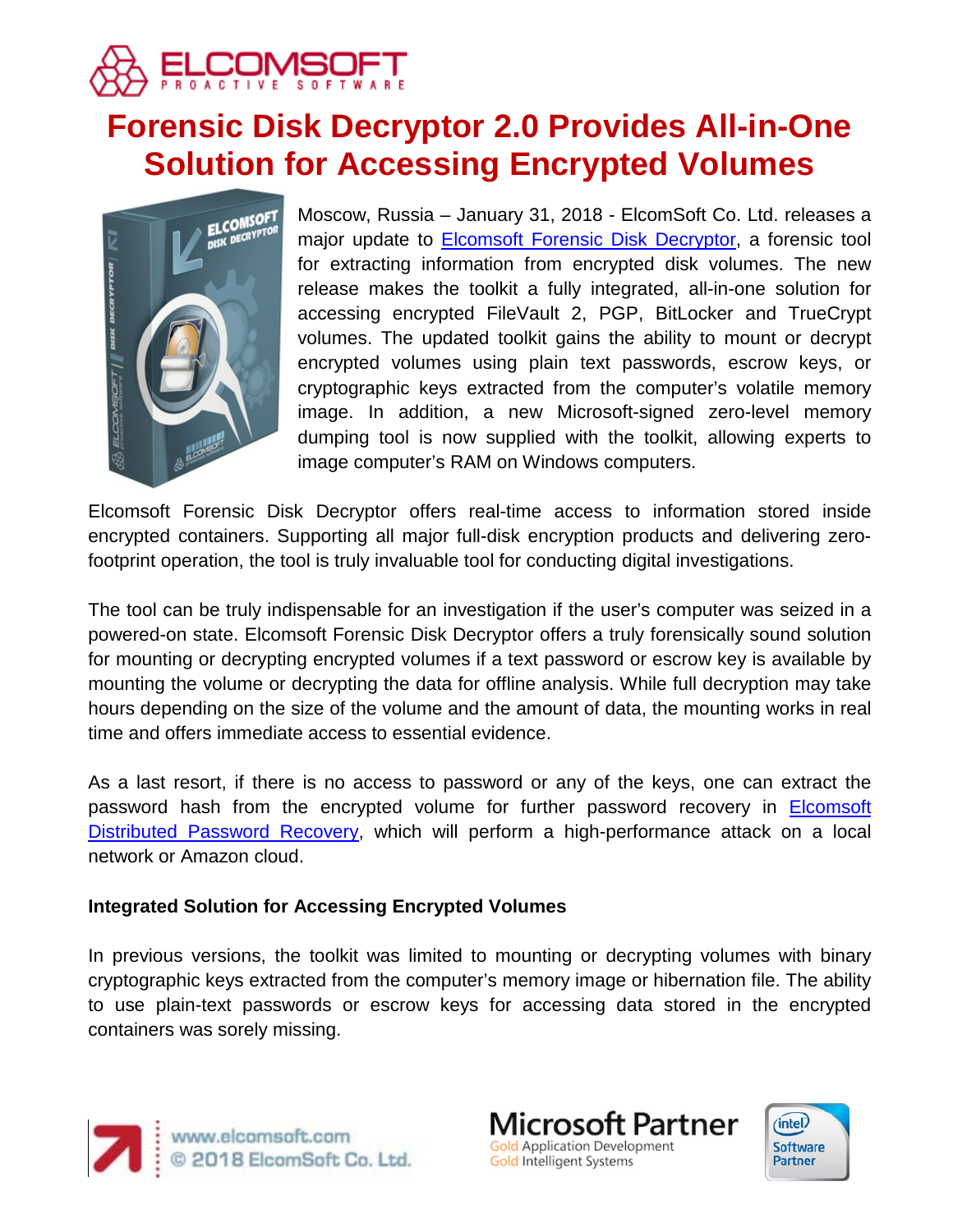

[Elcomsoft Forensic Disk Decryptor 2.0](https://www.elcomsoft.com/efdd.html) adds the ability to mount encrypted volumes or to perform full decryption for offline analysis by using plain-text passwords, escrow or recovery keys, as well as the binary keys extracted from the computer's memory image. FileVault 2 recovery keys can be extracted from iCloud with **Elcomsoft Phone Breaker**, while BitLocker recovery keys are available in Active Directory or in the user's Microsoft Account.

### **Built-In Kernel Level Memory Dumping Tool**

Elcomsoft Forensic Disk Decryptor can scan the computer's volatile memory image to look for cryptographic keys that are used for accessing data stored in encrypted containers. By extracting and using these keys, the tool can decrypt the content of the encrypted volume without running a lengthy attack on the original plain-text password.

Before this release, Elcomsoft Forensic Disk Decryptor was relying on live memory images created with other tools. The lack of proper forensic-grade memory imaging tools on the market urged ElcomSoft to develop its own solution.

Elcomsoft Forensic Disk Decryptor 2.0 comes with a forensic-grade memory imaging tool that uses zero-level access to computer's RAM in order to create the most complete memory image. ElcomSoft's RAM imaging driver works in kernel mode and carries a Microsoft digital signature, making the driver fully compatible with all 32-bit and 64-bit versions of Windows from Windows 7 and up to the latest Windows 10 Fall Creators Update.

#### **Automatic Detection of Encrypted Volumes and Encryption Settings**

[Elcomsoft Forensic Disk Decryptor 2.0](https://www.elcomsoft.com/efdd.html) offers fully automatic detection of encrypted volumes and encryption settings, including TrueCrypt. Experts will only need to provide path to the encrypted container or disk image, and Elcomsoft Forensic Disk Decryptor will automatically detect and display encrypted volumes and details of their encryption algorithms.

#### **EnCase .E01 Support and Portable Version**

Elcomsoft Forensic Disk Decryptor 2.0 now fully supports EnCase images in the industrystandard .EO1 format, as well as encrypted DMG images. In addition, Elcomsoft Forensic Disk Decryptor can be used to create a portable installation on a user-provided USB flash drive. The portable installation can be used to image computer's volatile memory and/or mount or decrypt encrypted volumes.



Microsoft Partner Gold Application Development Gold Intelligent Systems